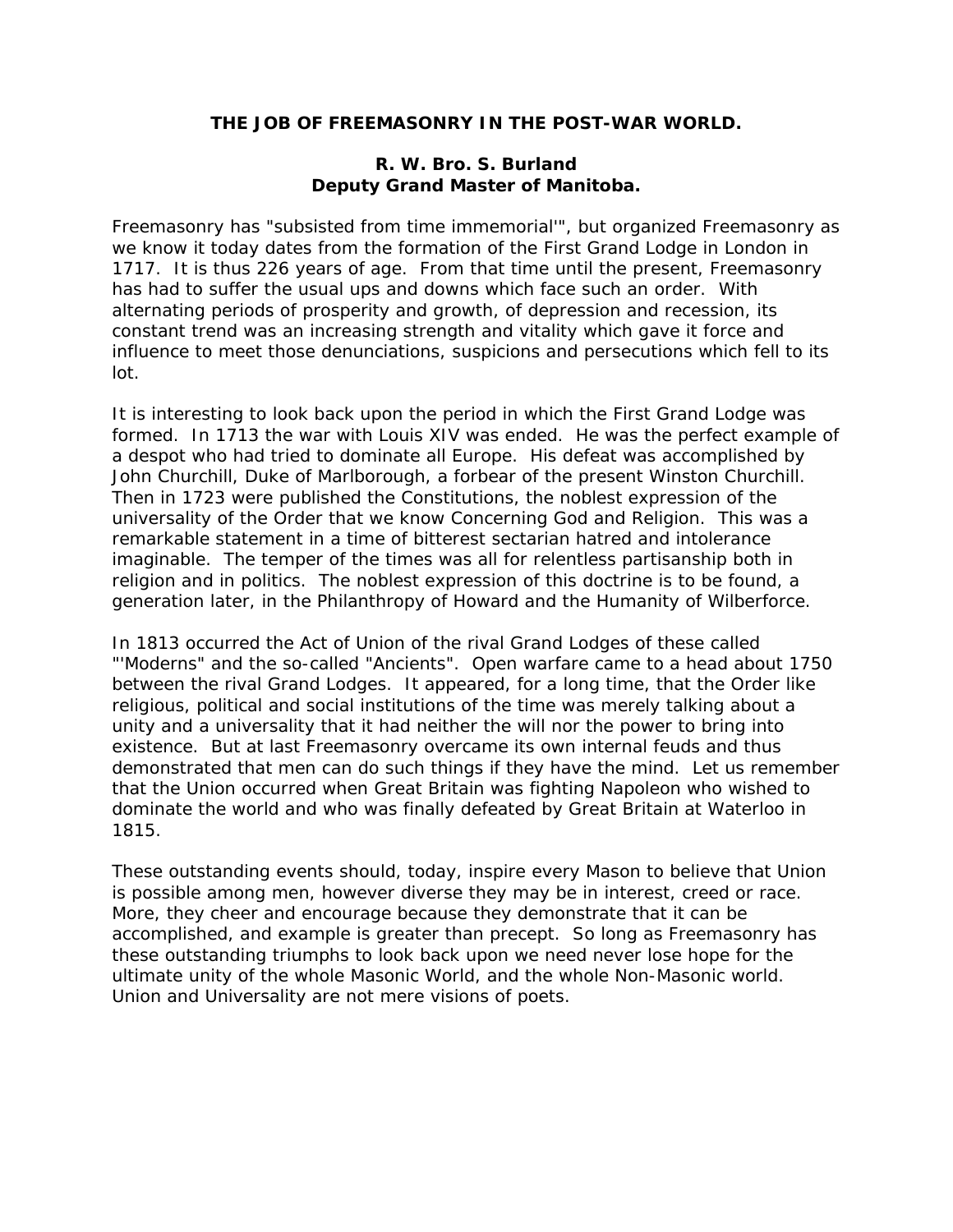However to understand the part Freemasonry might play in the post-war world might be well to enquire why the Masonic Order was one of the totalitarian states first victims. Some time ago the magazine "Mercury" had an article about a book, published by Adolph Hitler's own publishing house in 1938, under a title which translated means "Freemasonry - Its World View, Organization and Policies'", wherein if the quotation carried in the article is accurate, those basic ideals seem to be well summarized in forty words, although breaks in two places show that the sentences from which the words are quoted may be considerably longer.

Here is the quotation-

"Masonic Lodges .... are associations of men who, closely bound together in a union employing symbolical usages, represent a supra- .national spiritual movement, the ideas of Humanity.... a general association of mankind, without distinction of races, peoples, religious, social and political convictions".

Freemasonry,. as each and everyone of us must know, and must have known since first, at its altar, we declared our trust 'in God' is founded in religion, but not in denominational religion. Freemasonry we know inculcates good citizenship not according to any particular governmental formula, but under whatever sovereignty the initiate may, then or thereafter, make his home. Freemasonry embraces men of every religious faith, except such as begin the institution, and men of every nationality excepting those who are forbidden to become members. Freemasonry, as so tersely stated by the German writer, makes no distinction, whatsoever, of races or peoples or religions or convictions. Thus, one of the undoubted elements of our strength, which tended, heretofore, to contribute to our universality, has become in recent years, if not an element of weakness, at least a mainspring for our present troubles. This it is, outstandingly wherein our institution runs counter to the thoughts, the plans, and the hopes of that ideology of government embraced within this term "totalitarianism".

The exact moment in history cannot be designated when any particular change or movement began. Just as the beginnings of Freemasonry must antedate by far its outward manifestation in the founding of the First Grand Lodge, so must the beginnings of totalitarianism antedate by far its first outward manifestation in the then tottering Russia. Unless its spread be arrested it will utterly destroy Freemasonry and all the basic ideals represented thereby, throughout the whole world.

This statement is not an idle fear if we consider the events of slightly more than twenty years following the advent of Bolshevism. Commencing in 1917, what seems to be an inevitable conflict began. The conflict opened up when sharp distinctions began to develop and to secure governmental strength, not at the beginning with references to races or peoples or religions, but to social and political convictions. One placing a trust in God or having a concept of distinction between right and wrong, or having tolerance, even the slightest, for opposing political views, became suspects. The Lodges in which Freemasons might congregate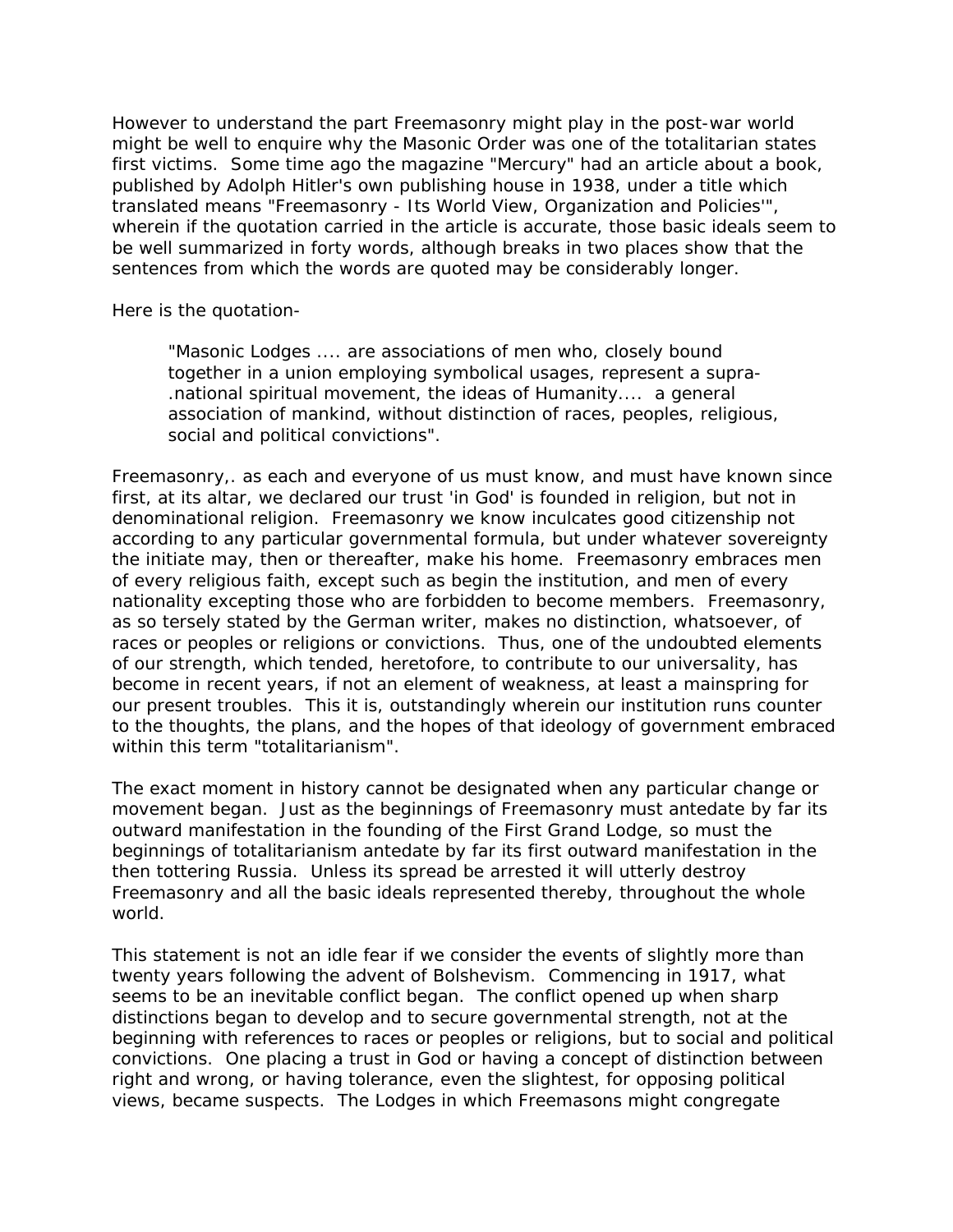together, were dissolved. Commencing in Russia in 1917, the trend to a totalitarian outlawing of Freemasonry became constantly an increasing one. In 1919 Bela Kun proclaimed a dictatorship in Hungary and ordered dissolution of all Masonic Lodges. His overthrow did not bring their restoration. In 1924 Mussolini decreed that Fascists, who were Masons, must abandon one of the two organizations and in 1925 he dissolved Freemasonry in Italy. In 1925 General Primo de Rivera, established a dictatorship in Spain and he abolished the institution. In 1934 when the Nazis took over Germany, one of their first official statements was that there was 'no place for Freemasonry in National Socialist Germany'. Thus it stood when appeasement was born. Freemasonry by the edict of dictators, regardless of the will of its members, or of the peoples to which its members belonged had ceased to have valid legal existence in Russia, Hungary, Italy and in the German Reich. Appeasement, which furthered the aggrandisement of totalitarianism and particularly the Axis of Hitler and Mussolini., by concession after concession, made to secure a world peace which was never achieved, eliminated Freemasonry in the additional nations of Austria and Czechoslovakia. All this before the advent of total war.

The short space of time which elapsed from the invasion of Poland, Denmark, Norway, Holland, Belgium .and France spelled the end of Freemasonry in these countries. Later it was prohibited in Rumania, in Bulgaria, and in Yugoslavia in fear of the conqueror coming to abate it. The outcome of the "Battle of Britain" determined not only the fate of the British Commonwealth of Nations, but also of the Freemasonry now there existing. Freemasonry has become 'verboten' in all of Europe except Sweden, Switzerland and the British Isles.

I do consider therefore, that the part Freemasonry should play in the Post World should embrace the following among others which totalitarianism has tried to wipe out:

1. Freedom of Religious Opinion.

 This is in accordance with "The Charges of a Freemasons etc. A Mason is obliged by his tenure to obey the moral law, and if he rightly understand the art, he will never be a stupid atheist, nor an irreligious libertine. But though in ancient times Masons were charged in every country to be of the religion of that country or nation whatever it was, yet it is now thought more expedient only to oblige them to that religion in which all men agree, leaving their particular opinions to themselves, that is, to Good Men and True, or Men or Honor and Honesty by whatever Denomination or Persuasion they may be distinguished; whereby Masonry becomes the centre of Union, and the means of conciliating true Friendship among persons that must have remained at a perpetual distance.

This remarkable statement, written many years ago, needs to be practised today. Its teachings are something which totalitarian rulers cannot understand and so they destroyed Freemasonry in their lands.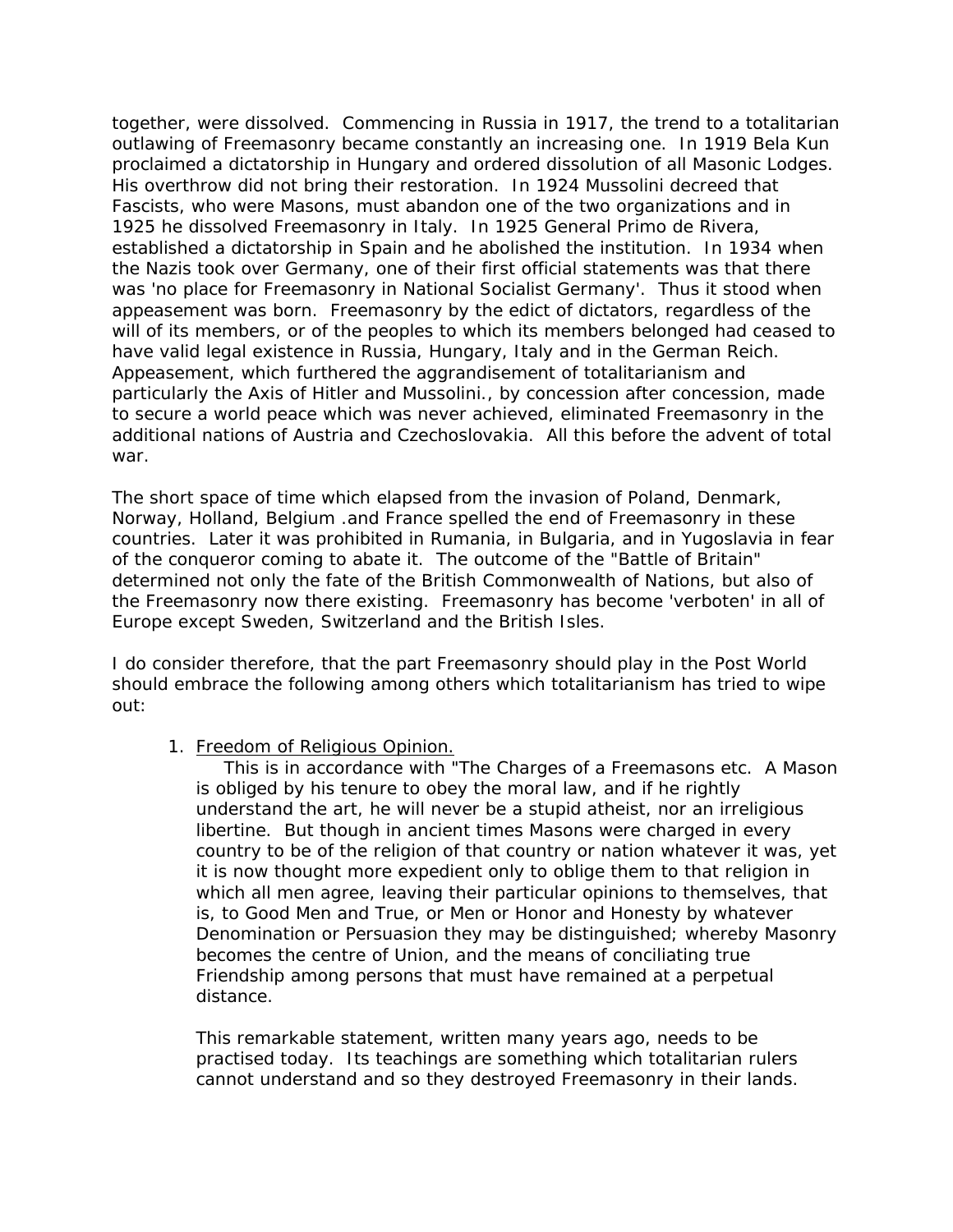- 2. Freemasonry is the best argument for the coming unity among men in the post-war world. Men of all races, of all colors, of almost every creed, tongue, .nation and location are now, as an actual fact, Masons, and therefore bound to all the rest of us, however far away we may be in all those particulars, by a tie that is stronger every year. Masonry teaches brotherhood and benevolence. he Nazis and Fascists dream of a Master Class of slaves and of human clods of earth. Hence Masonry and totalitarianism cannot co-exist. It is a case of 'We or They' and because they controlled the power of the mailed fist, Masonry was abolished. Thus Masonry can make a contribution to the future by holding fast to its ideals, by binding men together with bonds of friendship and fellowship.
- 3. Tolerance.

Truth knows no national boundaries. Tolerance is the virtue by which liberated minds make a conquest by bigotry and hatred. Tolerance is the positive and cordial effort to understand another's beliefs, practices and habits without necessarily accepting them. Tolerance militantly protects the rights of an opponent. Voltaire's famous aphorism "I disapprove of what you say, but I will defend to the death your right to say it" is for all ages the perfect utterance of the tolerant ideal. Tolerance does not mean moral laxity. We become intolerant when we attempt to force our neighbor to conform to our opinions. Viewed in this way tolerance becomes the bulwark of social and individual liberty and the chief element in any cultural advance that a society may expect to make. We need by a glance at Italy or Germany to realize how precious the virtue of tolerance has become to us, and how desperately we must struggle to keep it alive. Our free press, our privileges of free assembly and religious worship, our very form of democratic government are supported by the dikes of tolerance, laboriously built and held by the individual. For when we fail to practise tolerance in our individual lives, we jeopardize the structure of all. Democracy is the principle of tolerance extended into the sphere of politics. Tolerance preserves minorities. Take away, tolerance, as in Germany, Italy, and our democracy would not survive. Let Freemasons be on their guard against religious and racial persecution else we may witness in this country an outbreak of ante-Semitic atrocities so common in Europe. Of all the Commandments, 'Love thy neighbor' is the least enforceable and the most voluntary. But to break it brings penalties that are not less severe because they are self-inflicted. The lesson of tolerance as taught in Freemasonry can help rebuild the world.

## 4. Helping to rebuild Masonic Lodges in European Countries.

Our King, George VI, referred to this at the installation of his brother-inlaw, the Earl of Harewood, as Grand Master of the United Grand Lodge of England. We, in Canada, must be prepared to dip down into our pockets to raise funds for the rehabilitation of Freemasonry in European countries, and in China. Our charity in this matter should know no bounds.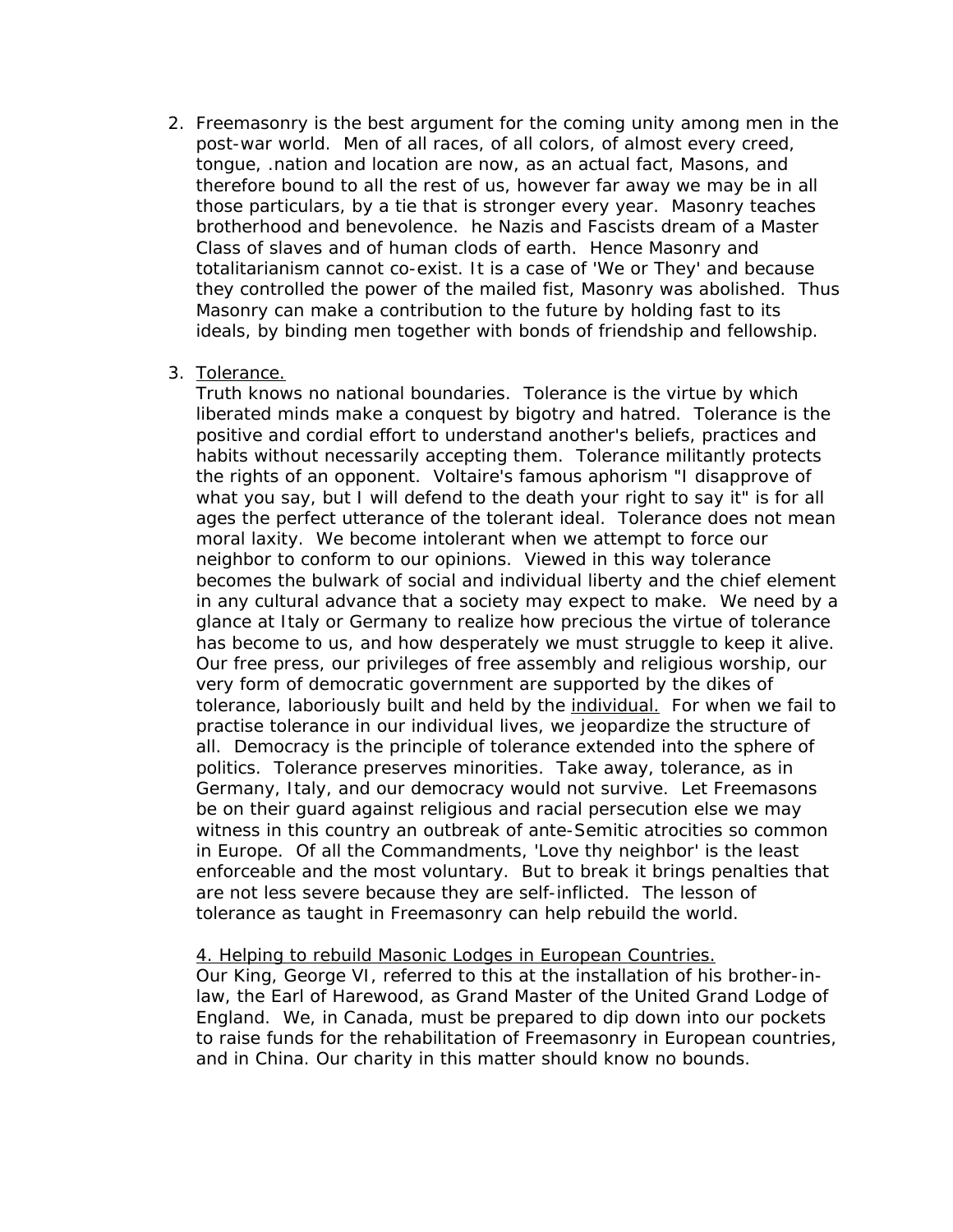I do not think that Freemasonry has gone under in the countries where it has been abolished, by government decree. While assembly is prohibited, yet the teachings and the ideals of Freemasonry are so implanted in the hearts and minds of its members, that when opportunity offers, it will thrive and spread its beneficent teachings as before. The Light of Freemasonry must not be allowed to be dimmed. That light symbolizes all that is worth while living for. Above all it shows us the path that leads to the Fatherhood of God and the Brotherhood of man, it illumes the great truth that we serve best ourselves, by being of service to others; it guides us to the all important tenets of freedom of thought and action.

The Masonic Fraternity must assume grave responsibilities in the prosecution of the War and the greater responsibility we assume to bring this dreadful slaughter to a close the greater will be our influence to establish Peace and the only Peace - Peace founded upon God as the Creator and Preserver of Mankind and the principle. that each one of us has at the altar of Freemasonry, before God sworn to observe.

> Though the cause of evil prosper Yet 'tis truth alone is strong; Though her portion be the scaffold, And upon the throne be wrong. Yet that scaffold sways the future, And behind the dim unknown, Standeth God within the shadow, Keeping watch above His own.

> > (James Russell Lowell)

- 0 0 0 0 0 0 0 0 0 -

Closely allied to this matter of secrecy and of recognition of visitors which I mentioned a moment ago, is the custom of 'vouching'. In some places there has carne to be attached to 'vouching' the meaning of 'taking responsibility'. This is not the proper meaning of the word. A Mason is allowed to vouch for another with whom he has sat in open lodge on an occasion which the brother remembers so that he recalls both the occasion and the person. Moreover, the vouching for the visitor should be as of the date of the occasion remembered. If the occasion be not recent the vouching can hardly cover the matter of present good standing. I am not pleading for unbending rigidity but I believe that this is a matter in which some looseness of practice exists and in which care is necessary.

There is one matter of lodge practice which has a secret within a secret. That is the matter of balloting. Not only is it lodge business, the very existence of which an outsider has no right to know. In addition it involves a secret which to locked up in the heart of the one who ballots, even in respect to his brethren. It is doubly secret.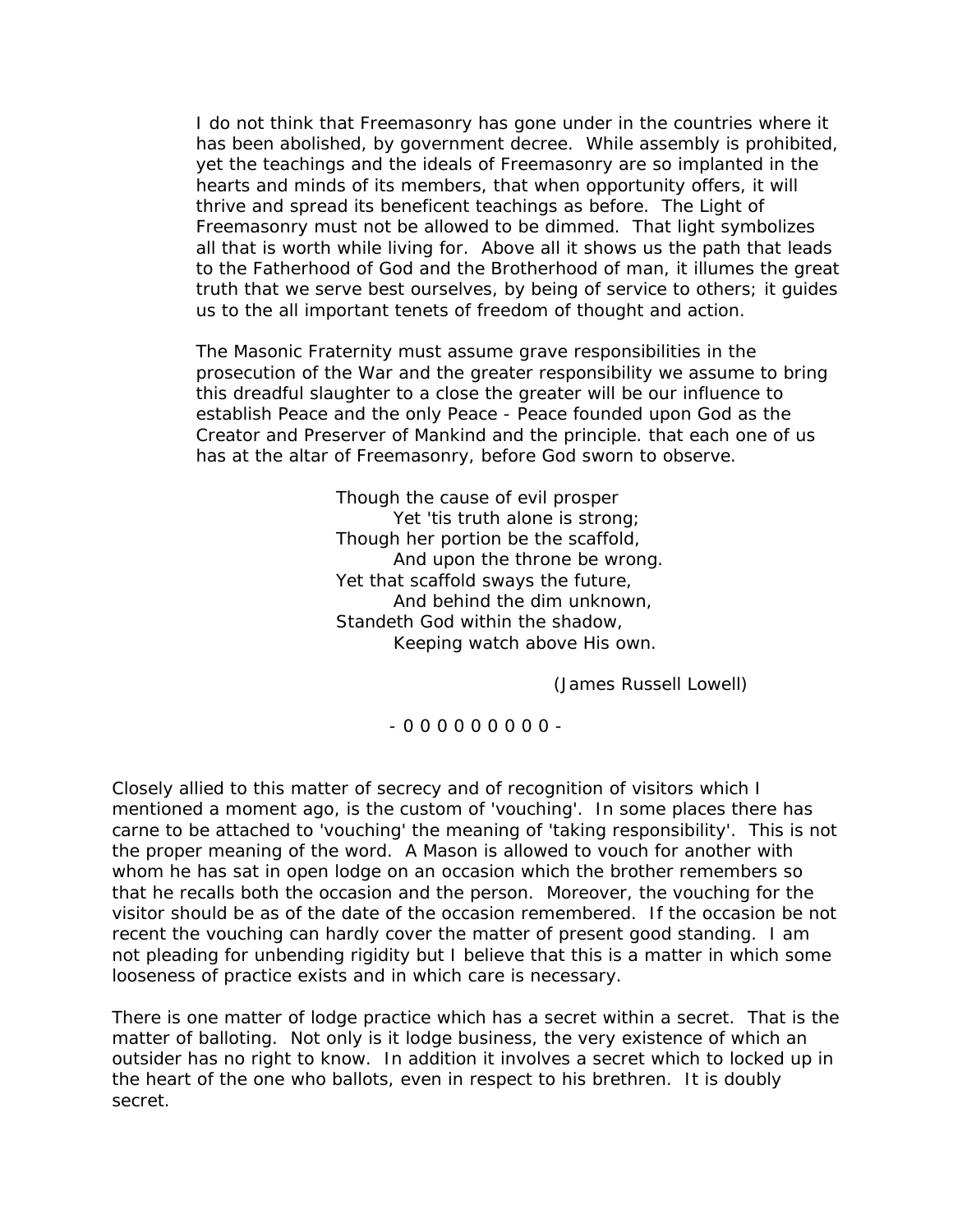Now let me turn to what is not secret about Masonry. My general statement was that its general principles are not secret. This, I think, is where there is, among Masons at large, the greatest need for instruction and I believe that attention to this matter would be of great benefit to the Craft. These general principles have been stated again and again for all the world by the Grand Lodge of England and other Grand Lodges. As late as 1938 the Grand Lodge of England put out a statement. It appeared in Saskatchewan Grand Lodge Proceedings of 1939. In one of Saskatchewan's Masonic Study papers for 1940 a summary or tabulation of it was set out as follows;

- 
- 2. Believe that there is a revelation or theological controversy.<br>of Divine will in a sacred volume. 2. Outside of lodge in any suc
- 3. Be loyal to the government of the take part as a mason,
- 4. Preserve his freedom of opinion and controversy speech as a citizen.  $\frac{1}{2}$  and  $\frac{1}{2}$  are  $\frac{1}{2}$  and  $\frac{1}{2}$  are  $\frac{1}{2}$  and  $\frac{1}{2}$  are  $\frac{1}{2}$  and  $\frac{1}{2}$  are  $\frac{1}{2}$  and  $\frac{1}{2}$  are  $\frac{1}{2}$  and  $\frac{1}{2}$  are  $\frac{1}{2}$  and  $\frac{1}{2}$  are  $\frac{1$

2. Practice Freemasonry only within special national or international.

3. Encourage men to form their own in any theological or political opinions on all important affairs example on the controversy, and to be courageous in the support 3. Express any opinion as to: thereof. **(a)** Merits of any political party.

4. Encourage the inculcation in all (b) Any government domestic policy. lodges of the purest principles of (c) Any government foreign policy. practice outside the lodge of  $\qquad \qquad$  (e) Any international question. Brotherly love, relief and truth, 4. Be represented in any petition or Recognize as fraternal bodies other request to any government. principles herein set out.

### **A MASON MUST A MASON MUST NOT**

- 1. Believe in a Supreme Being. 1. Within a lodge introduce any religious
	- 2. Outside of lodge in any such controversy
	- land in which he lives. 3. Within a lodge introduce any political
		- political controversy as a mason.
		- 5. Foment or share in any disturbance of the peace or of good order.

### **GRAND LODGE WILL GRAND LODGE WILL NOT**

- 1.Assert that it is sovereign and 1. Admit that in its practice of masonry independent in its practice of it is subject to any control or exercise Freemasonry. **Example 20** Freemasonry. **only any organization**,
- the three degrees. 2. Support either a mason or a non-mason
	- -
		-
- virtue and morality and the (d) Any theory or plan of government,
	-
	-
- Grand Lodges which have professed 5. Recognize as Masonic any organization and do profess and practice the which departs from these principles,